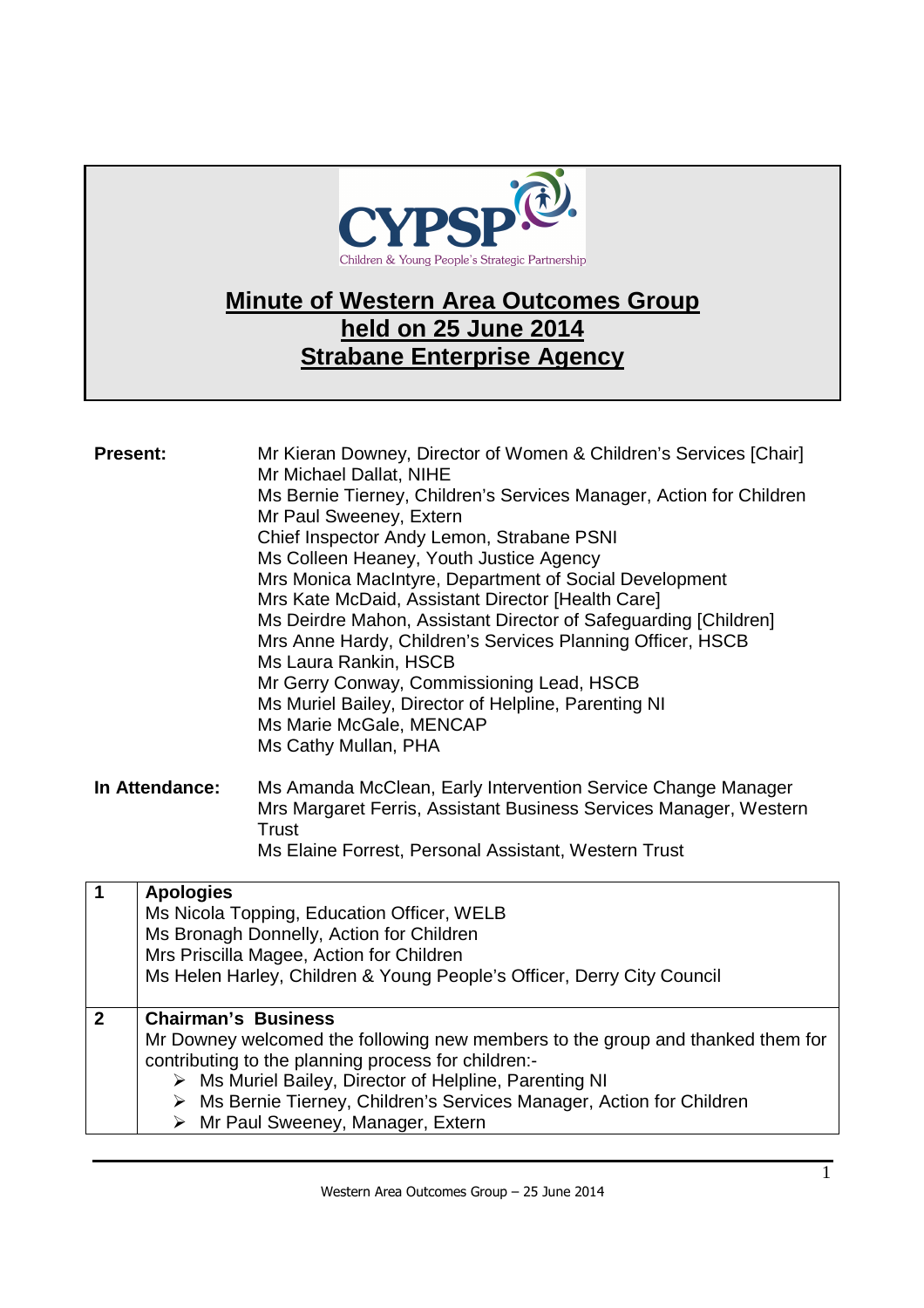|              | He advised that Ms Marie McGale and Ms Brenda MacQueen would continue as<br>members from the voluntary and community sector and informed members that he<br>had sent a thank you letter on behalf of the group to the following members whose<br>term of office had ceased:-<br>> Ms Orla Conway, Omagh Women's Aid<br>> Ms Maeve Linton, SureStart Manager<br>> Ms Clionagh Boyle, Senior Early Years Specialist                                                                                                                           |
|--------------|---------------------------------------------------------------------------------------------------------------------------------------------------------------------------------------------------------------------------------------------------------------------------------------------------------------------------------------------------------------------------------------------------------------------------------------------------------------------------------------------------------------------------------------------|
|              | Mr Downey advised that there would be appropriate training offered to new members<br>to inform them of structures, aims, networks etc. Mrs Hardy said it was likely that the<br>training would be arranged at the end of the summer and she would contact<br>members in due course.                                                                                                                                                                                                                                                         |
|              | <b>Gaps in Membership</b><br>Mr Downey advised that due to the change in membership, the post of Deputy<br>Chairperson was now vacant. He requested representatives from the community<br>and voluntary sector to collectively consider a nomination and to report back at the<br>next meeting.                                                                                                                                                                                                                                             |
|              | Mrs Hardy reported that there were currently three community and two BME<br>membership places available. Following discussion, Ms Mahon agreed to consult<br>with Women's Aid regarding a possible representative and Mr Dallat agreed to speak<br>to Ms Linda Watson from the Tenants Scrutiny Panel. Mrs Hardy agreed to<br>recirculate membership information so members could share with potential interested<br>parties. Mr Conway said it was important to try to get a geographical spread for the<br>outstanding membership places. |
| $\mathbf{3}$ | Presentation on Alcohol and Drug Services in the Western Trust<br>Mr Downey welcomed Mr Richard Grant from the Alcohol and Drug Service of the<br>Western Trust. Mr Grant distributed details of the range of services provided within<br>Tiers 1 – 4 and leaflets on alcohol, drugs and hidden harm. He said he had<br>forwarded a directory of services to Ms Forrest and this would be emailed to<br>members.                                                                                                                            |
|              | Mr Grant advised that the Alcohol and Drug Service operated within Tier 3 and<br>received a huge number of referrals, especially from Social Services. Mr Grant<br>advised that there were 7 beds available at the Omagh Addiction Unit and the Trust<br>could avail of 30 treatment episodes per year at Northlands and that the Community<br>Addiction Teams ran clinics throughout the Trust. He advised that a member of staff<br>was based in Altnagelvin Hospital and the South West Acute Hospital.                                  |
|              | Mr Grant reported that there were two Hidden Harm Social Workers in the Trust - one<br>based in Derry and one in Omagh and he acknowledged the good interface linkages<br>with Child Care Social Work Teams. In response to a query from Ms Mahon,<br>Mr Grant advised that Hidden Harm Social Workers could only undertake work with<br>children, if their parent was a client of the Alcohol and Drug Service. He said                                                                                                                    |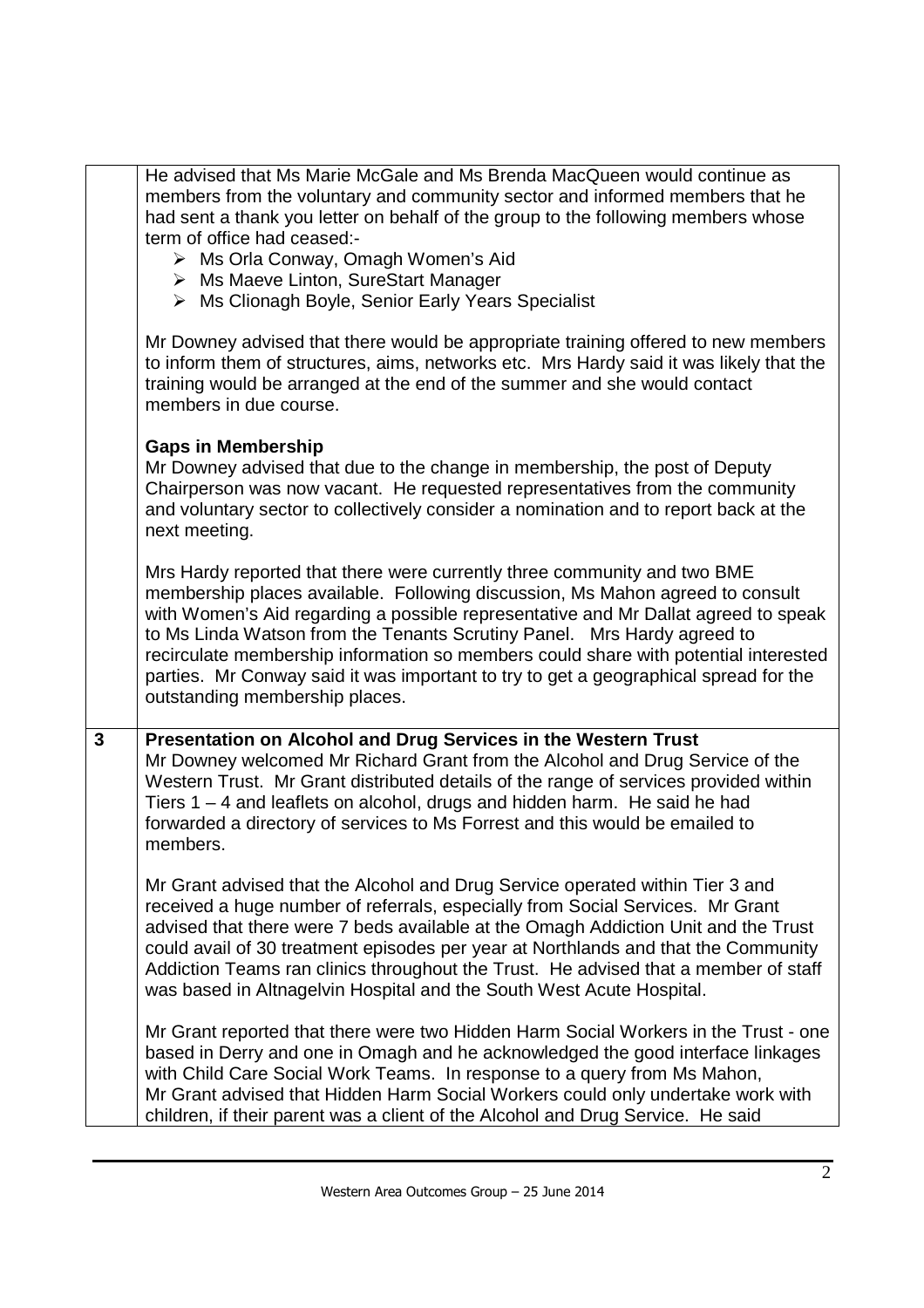|   | parental consent was required before work with children could commence and                                                                                                                                                                                                                                                                                                                                                                                                                                                                                                                                                                                                                                                                                                                                                                                                                                                                                                                                                                                     |
|---|----------------------------------------------------------------------------------------------------------------------------------------------------------------------------------------------------------------------------------------------------------------------------------------------------------------------------------------------------------------------------------------------------------------------------------------------------------------------------------------------------------------------------------------------------------------------------------------------------------------------------------------------------------------------------------------------------------------------------------------------------------------------------------------------------------------------------------------------------------------------------------------------------------------------------------------------------------------------------------------------------------------------------------------------------------------|
|   | acknowledged that it was a limited service. Mr Grant endorsed the excellent training                                                                                                                                                                                                                                                                                                                                                                                                                                                                                                                                                                                                                                                                                                                                                                                                                                                                                                                                                                           |
|   | provided by DATP for staff and the community and voluntary sector regarding alcohol                                                                                                                                                                                                                                                                                                                                                                                                                                                                                                                                                                                                                                                                                                                                                                                                                                                                                                                                                                            |
|   | and drug issues. Ms Mullan encouraged members to avail of this free staff training<br>as arrangements could change in the future when retendered.                                                                                                                                                                                                                                                                                                                                                                                                                                                                                                                                                                                                                                                                                                                                                                                                                                                                                                              |
|   |                                                                                                                                                                                                                                                                                                                                                                                                                                                                                                                                                                                                                                                                                                                                                                                                                                                                                                                                                                                                                                                                |
|   | Ms Heaney enquired about the Community Detox Nurse. Mr Grant advised that this<br>service was only available for adults. Ms Heaney advised that community workers<br>were dealing with many young people with alcohol and drugs problems who needed<br>an access route to available services. Members acknowledged that alcohol, legal<br>highs and drugs were a major issue, not only for young people, but their parents,<br>Social Services, PSNI and community groups. Chief Inspector Lemon confirmed that<br>these issues were being taken forward by Policing and Community Safety<br>Partnerships. He said many parents were worried about their children and early<br>intervention was important and advised that the PSNI delivered programmes within<br>schools. Members acknowledged that young people were difficult to engage with,<br>but said it was important to also engage with parents. Mr Sweeney said mentoring<br>programmes for young people would be very beneficial. Ms Tierney said there was a<br>need to focus on harm reduction. |
|   | Following discussion, it was agreed to organise a half day workshop in<br>September/October 2014 to bring together key partnership agencies to share<br>experiences, revisit interfaces and help shape future commissioning. Ms Mullan said<br>she would raise this at the next meeting of the Western Drugs and Alcohol<br>Co-ordination Team, chaired by Ms Yvonne McWhirter, and WDACT would facilitate<br>the workshop. Mr Downey said this issue would be kept on the agenda of the<br>Western Area Outcomes Group.<br>Mr Downey thanked Mr Grant for his presentation and he withdrew from the meeting.                                                                                                                                                                                                                                                                                                                                                                                                                                                  |
|   |                                                                                                                                                                                                                                                                                                                                                                                                                                                                                                                                                                                                                                                                                                                                                                                                                                                                                                                                                                                                                                                                |
| 4 | <b>Notes of Previous Meeting</b>                                                                                                                                                                                                                                                                                                                                                                                                                                                                                                                                                                                                                                                                                                                                                                                                                                                                                                                                                                                                                               |
|   | All present confirmed that they had received a copy of the minutes of the previous                                                                                                                                                                                                                                                                                                                                                                                                                                                                                                                                                                                                                                                                                                                                                                                                                                                                                                                                                                             |
|   | meeting held on 26 February 2014 and they were a true and accurate record of the                                                                                                                                                                                                                                                                                                                                                                                                                                                                                                                                                                                                                                                                                                                                                                                                                                                                                                                                                                               |
|   | discussion that had taken place.                                                                                                                                                                                                                                                                                                                                                                                                                                                                                                                                                                                                                                                                                                                                                                                                                                                                                                                                                                                                                               |
|   |                                                                                                                                                                                                                                                                                                                                                                                                                                                                                                                                                                                                                                                                                                                                                                                                                                                                                                                                                                                                                                                                |
| 5 | <b>Matters Arising</b>                                                                                                                                                                                                                                                                                                                                                                                                                                                                                                                                                                                                                                                                                                                                                                                                                                                                                                                                                                                                                                         |
|   | <b>Child Sexual Exploitation</b>                                                                                                                                                                                                                                                                                                                                                                                                                                                                                                                                                                                                                                                                                                                                                                                                                                                                                                                                                                                                                               |
|   | Mr Downey shared with members details of the SBNI's community campaign on                                                                                                                                                                                                                                                                                                                                                                                                                                                                                                                                                                                                                                                                                                                                                                                                                                                                                                                                                                                      |
|   | Child Sexual Exploitation entitled "The More You Know, The More You See" which                                                                                                                                                                                                                                                                                                                                                                                                                                                                                                                                                                                                                                                                                                                                                                                                                                                                                                                                                                                 |
|   | was launched on 24 June 2014 and asked members to disseminate the information                                                                                                                                                                                                                                                                                                                                                                                                                                                                                                                                                                                                                                                                                                                                                                                                                                                                                                                                                                                  |
|   | within their organisations.                                                                                                                                                                                                                                                                                                                                                                                                                                                                                                                                                                                                                                                                                                                                                                                                                                                                                                                                                                                                                                    |
|   |                                                                                                                                                                                                                                                                                                                                                                                                                                                                                                                                                                                                                                                                                                                                                                                                                                                                                                                                                                                                                                                                |
|   | Ms Mahon reported that the Trust had held a very successful Child Sexual                                                                                                                                                                                                                                                                                                                                                                                                                                                                                                                                                                                                                                                                                                                                                                                                                                                                                                                                                                                       |
|   | Exploitation conference on 5 & 6 March 2014. She advised that                                                                                                                                                                                                                                                                                                                                                                                                                                                                                                                                                                                                                                                                                                                                                                                                                                                                                                                                                                                                  |
|   | Professor Kathleen Marshall, Inquiry Lead into Child Sexual Exploitation in Northern                                                                                                                                                                                                                                                                                                                                                                                                                                                                                                                                                                                                                                                                                                                                                                                                                                                                                                                                                                           |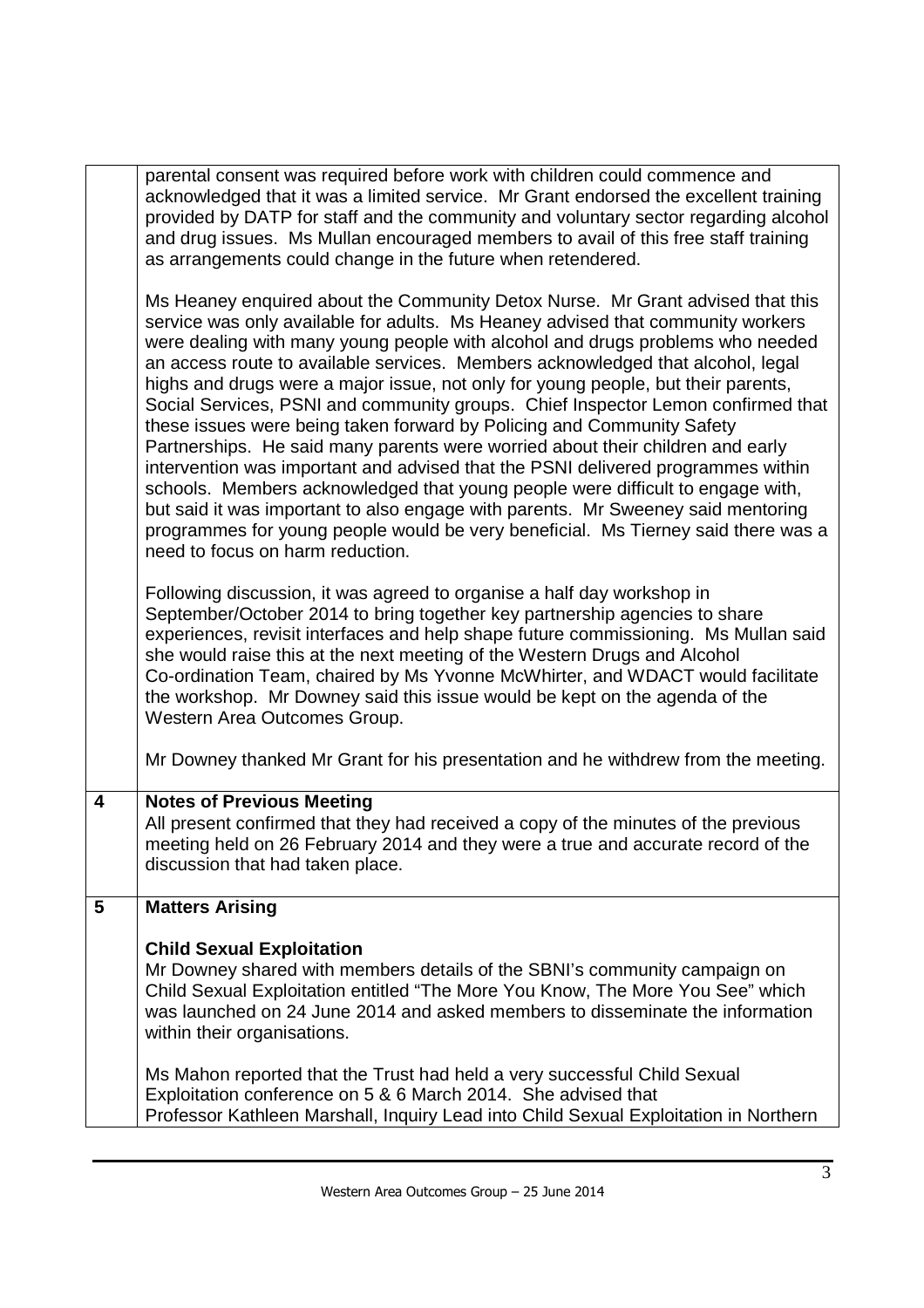|                | Ireland, was due to report on her findings on 10 September 2014, and would make a<br>number of recommendations.                                                                                                                                                                                                                                                                                                                                                                                                                                                                                                                                                                                                                                                                                                                                                                                                       |
|----------------|-----------------------------------------------------------------------------------------------------------------------------------------------------------------------------------------------------------------------------------------------------------------------------------------------------------------------------------------------------------------------------------------------------------------------------------------------------------------------------------------------------------------------------------------------------------------------------------------------------------------------------------------------------------------------------------------------------------------------------------------------------------------------------------------------------------------------------------------------------------------------------------------------------------------------|
|                | <b>Outcomes Group Planning Day held on 30 April 2014</b><br>Mr Downey thanked members for attending the planning day on 30 April 2014.<br>Mrs Hardy circulated a draft report on the planning day to members and asked for<br>any comments to be returned to her, so the final report could be presented at the<br>next meeting for approval. Mrs Hardy advised that Mrs Valerie Maxwell would attend<br>the next meeting to apprise members on the Information Mapping Tool.                                                                                                                                                                                                                                                                                                                                                                                                                                         |
|                | <b>Contracts Update</b><br>Mrs Ferris reported that the funding awards ranged from £1,000 to £3,800 and<br>confirmed that a report detailing the successful allocations had been emailed to<br>members. Mr Downey thanked Ms Mullan, PHA, for the additional Strengthening<br>Families Programmes. Mrs Ferris advised that a Speech and Language Therapist<br>had been appointed and would take up post on 1 July 2014. Mr Conway said it had<br>been identified within work with Neighbourhood Renewal in the Limavady/Dungiven<br>areas, that 70% of children had poor communication skills which would have a big<br>impact on their school readiness.                                                                                                                                                                                                                                                             |
|                | Mr Downey thanked Mrs Ferris for undertaking this work in compliance with social<br>procurement requirements and also thanked sub group members.                                                                                                                                                                                                                                                                                                                                                                                                                                                                                                                                                                                                                                                                                                                                                                      |
| $\overline{7}$ | <b>Presentation on Dental Registrations Under 2 Years</b><br>Mr Downey welcomed Mrs Quinn to the meeting to inform discussion on dental<br>registrations for under two's.                                                                                                                                                                                                                                                                                                                                                                                                                                                                                                                                                                                                                                                                                                                                             |
|                | Mrs Quinn said the Community Dental Service served the community by providing<br>direct patient care and preventative programmes to people who, because of their<br>special care needs, were unable to access appropriate dental services elsewhere.                                                                                                                                                                                                                                                                                                                                                                                                                                                                                                                                                                                                                                                                  |
|                | Mrs Quinn detailed the percentage of dental registrations for 0 - 2 years in 2007 and<br>2013. The statistics identified an increase in dental registrations within the Trust, but<br>Mrs Quinn said it was her opinion that most parents only began to think about<br>registering their child with a Dentist when they started primary school. She said<br>some Dentists only took on private work and others were unhappy about seeing very<br>young children as they could be difficult to examine and appointments were often<br>time consuming. The statistics demonstrated that there was noticeable increase in<br>dental registrations for the 3 - 5 age group. Mrs Quinn said more engagement was<br>needed with Dentists to encourage them to register young children. She advised that<br>in cases of serious dental neglect in children, dental staff on occasions, made<br>referrals to Social Services. |
|                | Mrs Quinn advised that via a range of programmes within the Trust such as Smile for<br>Life, 321 Programme and Class Smiles, tooth brushing packs were distributed three<br>times per year to children in schools and nursery groups and dental staff also offered                                                                                                                                                                                                                                                                                                                                                                                                                                                                                                                                                                                                                                                    |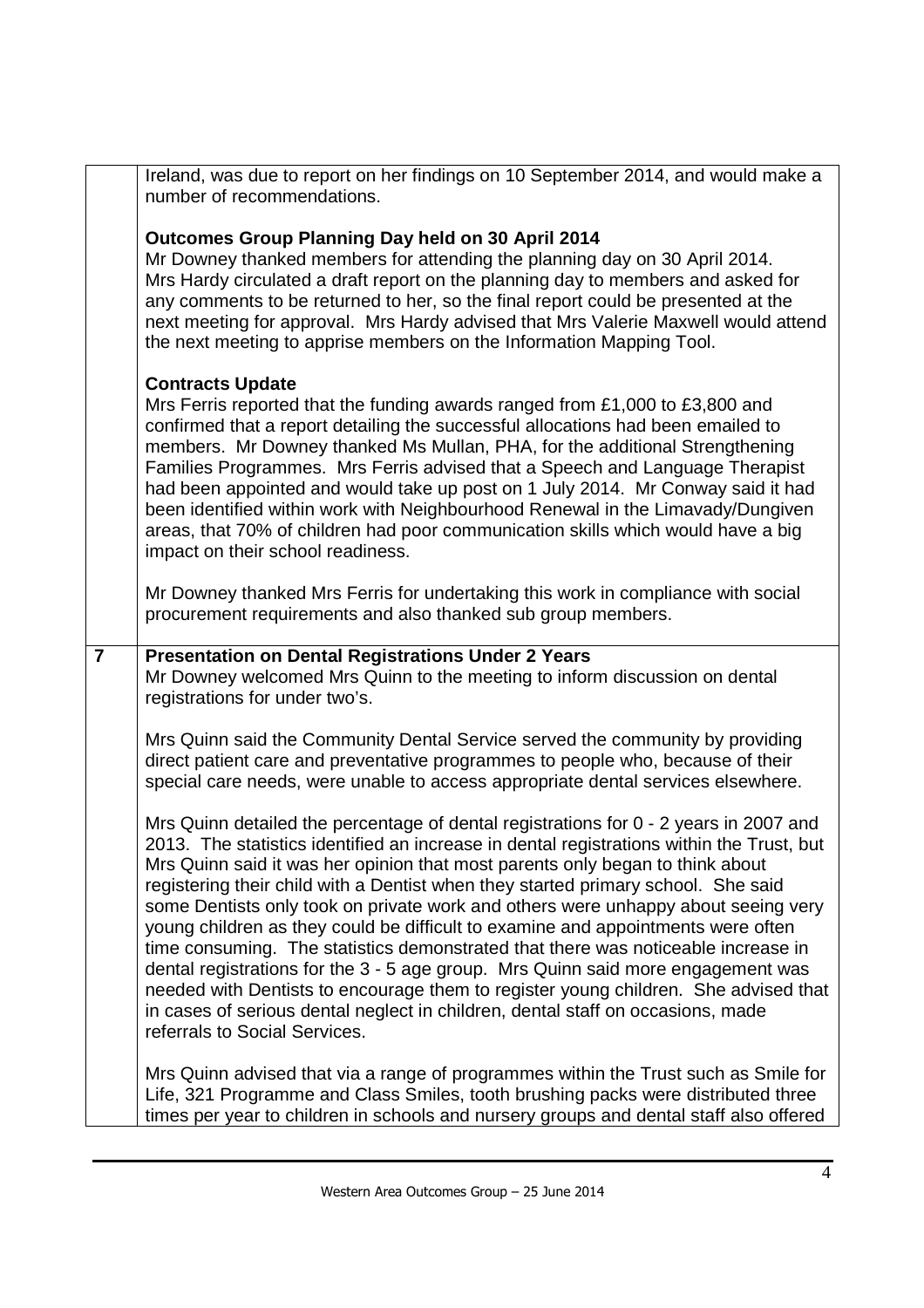|   | training to Health Visitors, SureStart groups etc. She said that dental staff tried to<br>incorporate oral health messages alongside other training programmes to promote                                                                                                                                                                                                                                                                                                                                                                                                                                                                                                                        |
|---|--------------------------------------------------------------------------------------------------------------------------------------------------------------------------------------------------------------------------------------------------------------------------------------------------------------------------------------------------------------------------------------------------------------------------------------------------------------------------------------------------------------------------------------------------------------------------------------------------------------------------------------------------------------------------------------------------|
|   | dental care throughout the Trust.                                                                                                                                                                                                                                                                                                                                                                                                                                                                                                                                                                                                                                                                |
|   | Mrs Quinn said the main dental health messages were:-                                                                                                                                                                                                                                                                                                                                                                                                                                                                                                                                                                                                                                            |
|   | $\triangleright$ Reduce frequency of sugary snacks.<br>$\triangleright$ Brush daily with a fluoride toothpaste.                                                                                                                                                                                                                                                                                                                                                                                                                                                                                                                                                                                  |
|   | $\triangleright$ Register with a Dentist.                                                                                                                                                                                                                                                                                                                                                                                                                                                                                                                                                                                                                                                        |
|   | Mr Downey said it was reassuring to hear the positive work being undertaken to<br>promote oral health care within the Trust and thanked Mrs Quinn for attending.                                                                                                                                                                                                                                                                                                                                                                                                                                                                                                                                 |
|   | Mr Lemon withdrew from the meeting.                                                                                                                                                                                                                                                                                                                                                                                                                                                                                                                                                                                                                                                              |
| 6 | <b>Update from Locality Planning Groups</b><br>Deferred to the next meeting.                                                                                                                                                                                                                                                                                                                                                                                                                                                                                                                                                                                                                     |
|   | <b>Children &amp; Young People's Directory</b><br>Deferred to the next meeting.                                                                                                                                                                                                                                                                                                                                                                                                                                                                                                                                                                                                                  |
| 9 | <b>Community Planning</b><br>Members agreed it would be important for representatives of the group to meet with<br>Chief Executives and Chief Officers of the newly formed Councils to establish<br>connections and apprise Council personnel of the function and remit of the Outcomes<br>Group, as community planning was now their responsibility. Mrs MacIntyre advised<br>that DSD had arranged meetings with Chief Executives of the Councils. Ms Mahon<br>suggested that contact be made with the Family Policy Unit at the DHSSPS to see if<br>they had initiated contact with Councils. Mr Dallat advised of plans in the NIHE to<br>align a new NIHE area with the Council boundaries. |
|   | Ms Mullan advised of a Community Planning workshop being held on 8 July 2014<br>and agreed to forward the relevant details to Mr Downey.                                                                                                                                                                                                                                                                                                                                                                                                                                                                                                                                                         |
| 8 | <b>Early Intervention Updates</b>                                                                                                                                                                                                                                                                                                                                                                                                                                                                                                                                                                                                                                                                |
|   | <b>Early Intervention Transformation Programme</b>                                                                                                                                                                                                                                                                                                                                                                                                                                                                                                                                                                                                                                               |
|   | Ms McLean apprised members of the three year £30M Early Intervention<br>Transformation Programme and detailed the following workstreams:-                                                                                                                                                                                                                                                                                                                                                                                                                                                                                                                                                        |
|   | $\triangleright$ Equipping parents to give their children the best start in life.                                                                                                                                                                                                                                                                                                                                                                                                                                                                                                                                                                                                                |
|   | $\triangleright$ Supporting families when problems arise before the need statutory<br>involvement.                                                                                                                                                                                                                                                                                                                                                                                                                                                                                                                                                                                               |
|   | $\triangleright$ Positively address the impact of adversity on children.                                                                                                                                                                                                                                                                                                                                                                                                                                                                                                                                                                                                                         |
|   | Ms McLean said the aim was to develop up to 25 Early Intervention Service Teams<br>across the Province which would provide support to level two families where a single<br>agency approach was not working. She said there should be a standard service                                                                                                                                                                                                                                                                                                                                                                                                                                          |